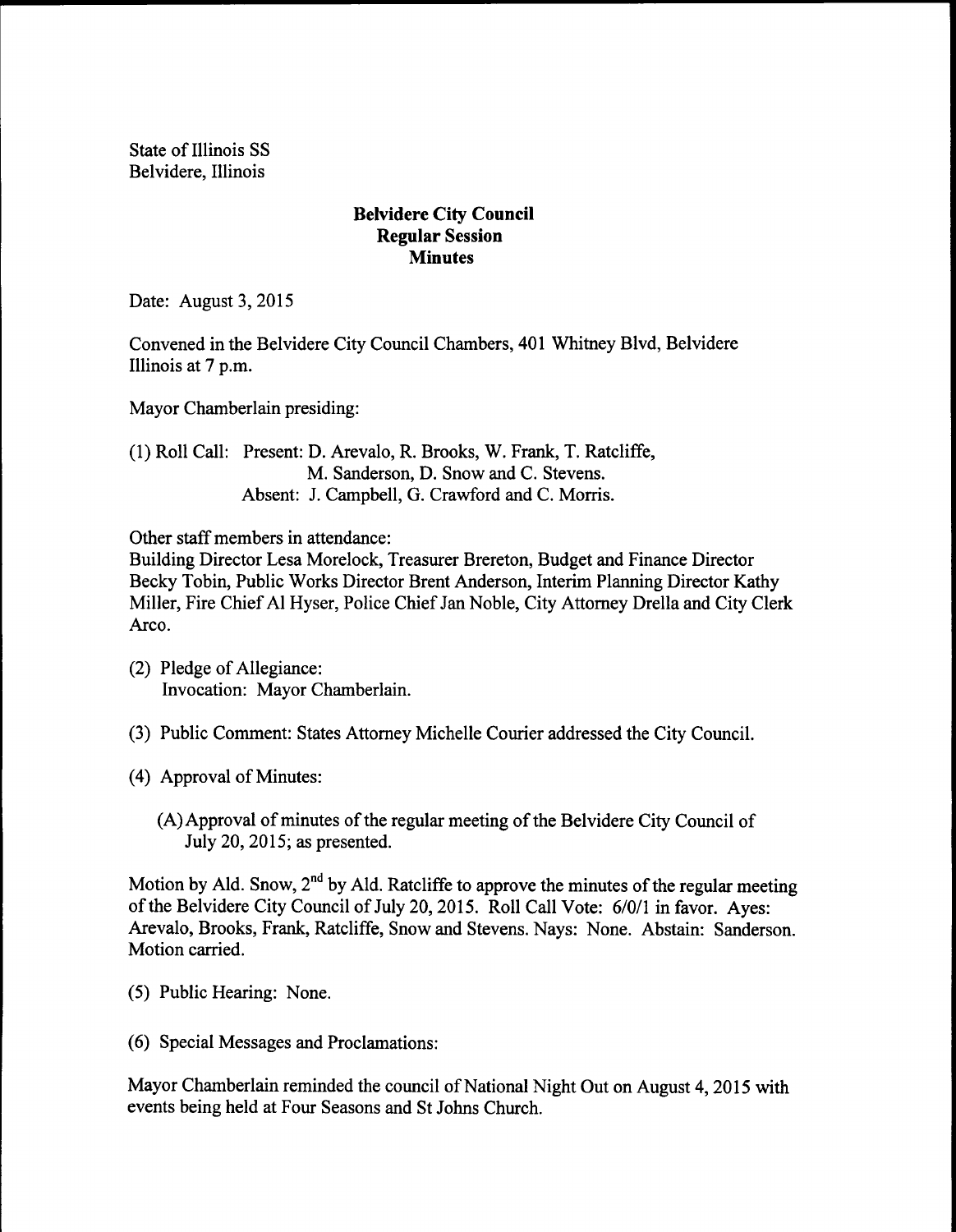The Boone County History Project presents Images of Americabook, Belvidere and Boone County at Poplar Grove Vintage Wings and Wheels Museum on August 6, 2015 from  $6:30$  p.m. to  $8$  p.m.

Reminder the city will host a tent at the Boone County Fair.

- (7) Approval of Expenditures: None.
- 8) Committee Reports & Minutes of City Officers:
	- A) Belvidere Police Department Overtime Report of July 7, 2015 through July 20, 2015.
	- B) Belvidere Fire Department Overtime Report of July 8, 2015 through July 21, 2015.
	- C) Minutes of City-County Coordinating Committee of July 8, 2015.

Let the record show these reports and minutes were read and placed on file.

(D) Minutes of Committee of the Whole – Public Safety and Finance and Personnel of July 27, 2015.

Motion by Ald. Arevalo,  $2<sup>nd</sup>$  by Ald. Snow to approve the minutes of Committee of the Whole – Public Safety and Finance and Personnel of July 27, 2015. Roll Call Vote: 7/0 in favor. Ayes: Brooks, Frank, Ratcliffe, Sanderson, Snow, Stevens and Arevalo. Nays: None. Motion carried.

- 9) Unfinished Business:
	- $(A)$ Ord. #259H 2<sup>nd</sup> Reading: An Ordinance Granting a Zoning District Change from SR-6 Single Family Residential -6 to NB Neighborhood Business. (214 W. Menomonie Street).

Motion by Ald. Snow, 2<sup>nd</sup> by Ald. Arevalo to pass Ord. #259H. Roll Call Vote: 7/0 Ayes: Frank, Ratcliffe, Sanderson, Snow, Stevens, Arevalo and Brooks. Nays: None. Motion carried.

> B) Ord. #260H – 2<sup>nd</sup> Reading: An Ordinance Approving Final Plat 2 of Crosslink Business Park (a re-plat of Lot 2 of Plat 1 of Crosslink Business Park).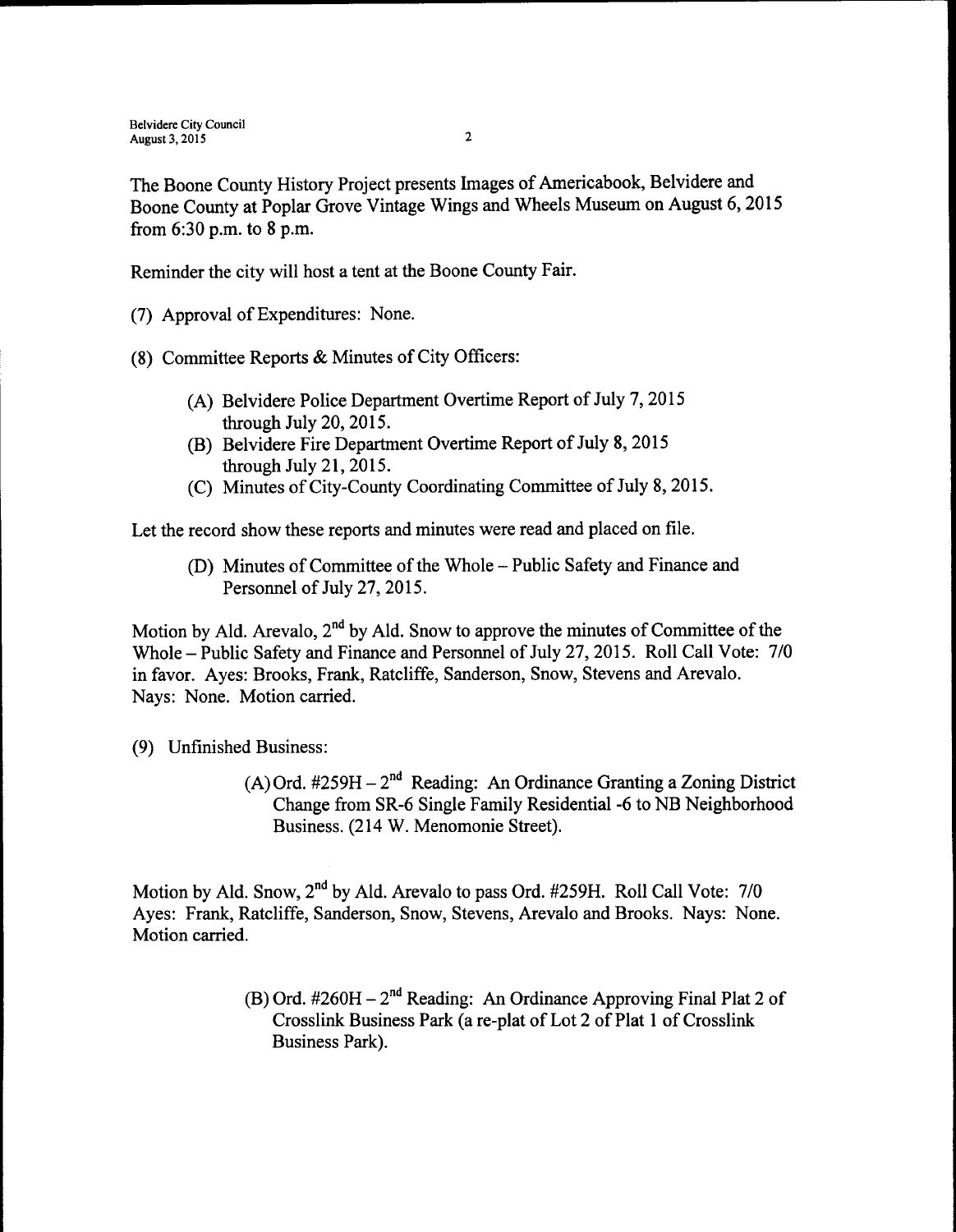Motion by Ald. Snow, 2<sup>nd</sup> by Ald. Ratcliffe to pass Ord. #260H.

Attorney Natalie Barber spoke on behalf of her client and asked that required sidewalks be waived. Motion by Ald. Snow, 2<sup>nd</sup> by Ald. Ratcliffe to amend Ord. #260H Section 1 Subsection <sup>6</sup> to waive required sidewalks along all public right-of-ways adjacent to this plat. Roll Call Vote to amend: 6/1 in favor. Ayes: Ratcliffe, Sanderson, Snow, Stevens, Arevalo and Frank. Nays: Brooks. Motion carried. Roll Call Vote as amended: 7/0 in favor. Ayes: Sanderson, Snow, Stevens, Arevalo, Brooks, Frank and Ratcliffe. Nays: None. Motion carried.

10) New Business:

Motions forwarded from City-County Coordinating Committee of July 8, 2015:

- A) Motion to approve additional items for the PSB Parking Lot in June and July as outlined. Motion by Ald. Sanderson, 2<sup>nd</sup> by Ald. Arevalo to amend to include cost of \$6,318.95. Roll Call Vote: 7/0 as amended. Ayes: Snow, Stevens, Arevalo, Brooks, Frank, Ratcliffe and Sanderson. Nays: None. Motion carried.
- (B) Motion to approve TRC invoice  $\#153381$  in the amount of \$1,019.80 with a 50/50 split between the County and the City. Roll Call Vote: 7/0 in favor. Ayes: Stevens, Arevalo, Brooks, Frank, Ratcliffe, Sanderson and Snow. Nays: None. Motion carried.
- $(C)$  Motion to approve Nijman Franzetti LLP invoice #14196 in the amount of \$840 with a 50/50 split between the County and the City. Roll Call Vote: 7/0 in favor. Ayes: Arevalo, Brooks, Frank, Ratcliffe, Sanderson, Snow and Stevens. Nays: None. Motion carried.
- D) Motion to approve PDC Laboratories Inc invoice# 802736-A in the amount of\$5, 682.30 with a 50150 split between the County and the City. Roll Call Vote: 7/0 in favor. Ayes: Brooks, Frank, Ratcliffe, Sanderson, Snow, Stevens and Arevalo. Nays: None. Motion carried.

Motions forwarded from Committee of the Whole Public Safety and Finance and Personnel of July 27, 2015.

(A) Motion to approve the replacement of squad #29 with a 2015-16 Dodge Police Pursuit Rated AWD Squad Car at a cost not to exceed \$25, 100 using monies from the Capital Fund. Roll Call Vote: 7/0 in favor. Ayes: Frank, Ratcliffe, Sanderson, Snow, Stevens, Arevalo and Brooks. Nays: None. Motion carried.